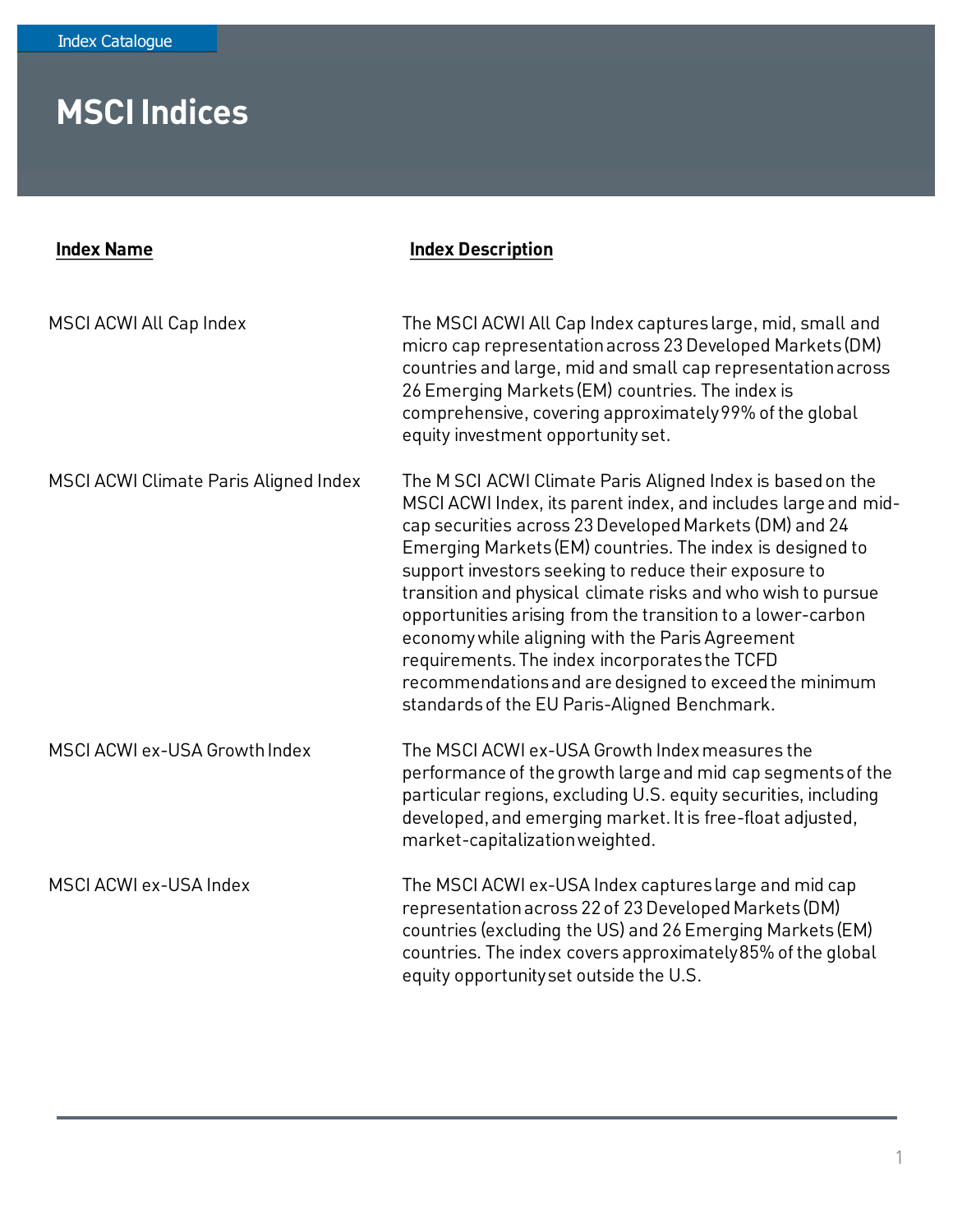| <b>Index Name</b>                  | <b>Index Description</b>                                                                                                                                                                                                                                                                                                                                                                                                                                              |
|------------------------------------|-----------------------------------------------------------------------------------------------------------------------------------------------------------------------------------------------------------------------------------------------------------------------------------------------------------------------------------------------------------------------------------------------------------------------------------------------------------------------|
| MSCI ACWI ex-USA SMID Growth Index | The MSCI ACWI ex-USA SMID Growth Index measures the<br>performance of the growth mid and small cap segments of the<br>particular regions, excluding U.S. securities, including<br>developed and emerging markets. It is free-float adjusted,<br>market-capitalization weighted.                                                                                                                                                                                       |
| MSCI ACWI ex-USA SMID Value Index  | The MSCI ACWI ex-USA SMID Value Index measures the<br>performance of the value mid and small cap segments of the<br>particular regions, excluding U.S. equity securities, including<br>developed and emerging markets. It is free-float adjusted,<br>market-capitalization weighted.                                                                                                                                                                                  |
| MSCI ACWI ex-USA Value Index       | The MSCI ACWI ex-USA Value Index measures the<br>performance of the value large and mid cap segments of the<br>particular regions, excluding U.S. equity securities, including<br>developed and emerging markets. It is free-float adjusted,<br>market-capitalization weighted.                                                                                                                                                                                       |
| <b>MSCI ACWI Index</b>             | The MSCI ACWI captures large and mid cap representation<br>across Developed Markets and Emerging Markets countries,<br>covering approximately 85% of the global investable equity<br>opportunity set.                                                                                                                                                                                                                                                                 |
| MSCI ACWI Low Carbon Target Index  | The MSCI ACWI Low Carbon Target Index measures the<br>performance of large and mid cap companies across developed<br>markets and emerging markets countries around the world. It<br>aims for a tracking error target of 0.3% (30 basis points). The<br>index overweights companies with low carbon emissions<br>(relative to sales) and those with low potential carbon<br>emissions (per dollar of market capitalization). It is a<br>capitalization weighted index. |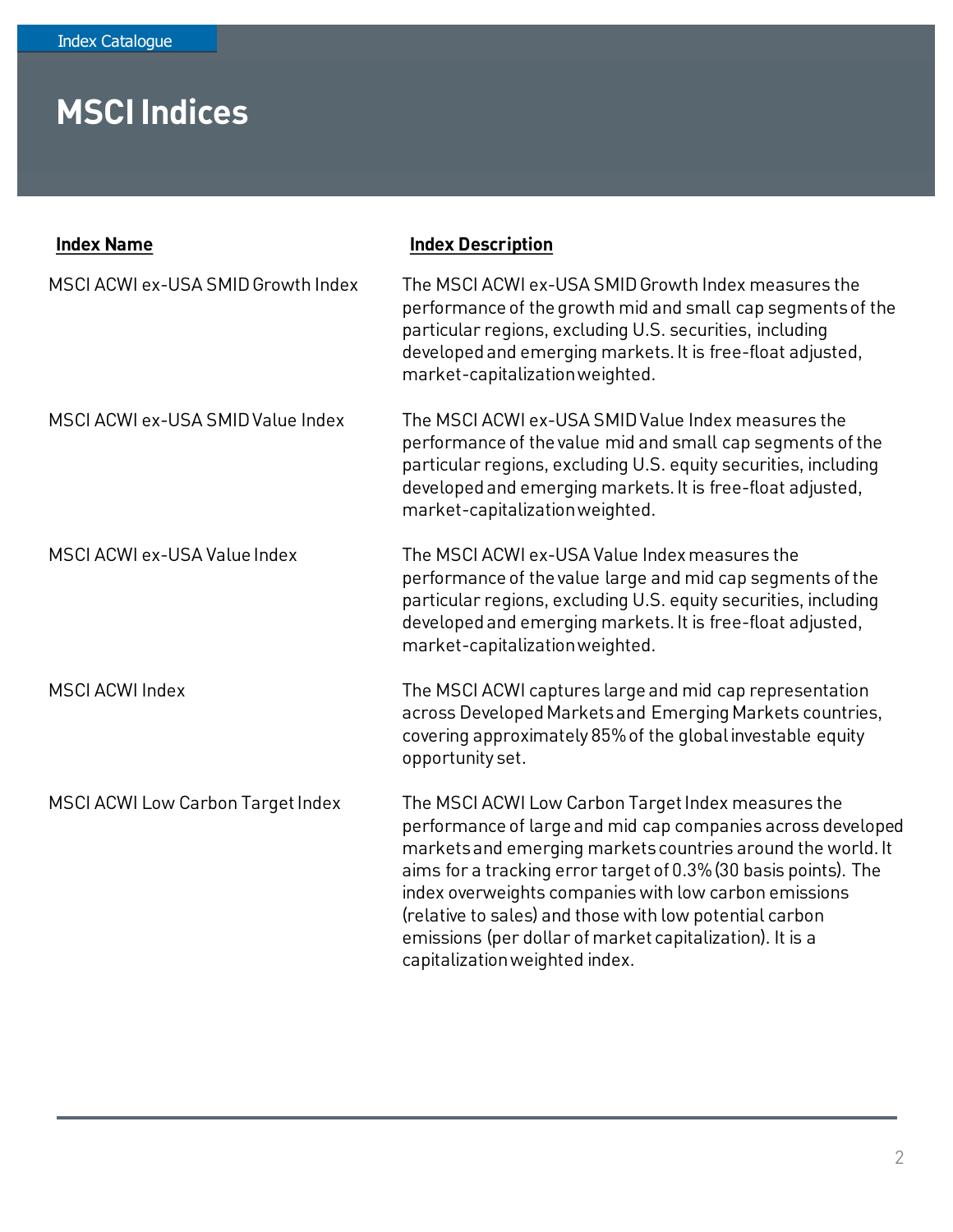| <b>Index Name</b>                | <b>Index Description</b>                                                                                                                                                                                                                                         |
|----------------------------------|------------------------------------------------------------------------------------------------------------------------------------------------------------------------------------------------------------------------------------------------------------------|
| MSCI All Cap Asia ex-Japan Index | The MSCI All Cap Asia ex-Japan Index measures the<br>performance of the large and mid cap segments of the Asia,<br>excluding Japan equity securities, including developed and<br>emerging markets. It is free float-adjusted market-<br>capitalization weighted. |
| MSCI All Cap Asia Index          | The MSCI All Cap Asia Index measures the performance of the<br>large and mid cap segments of the Asia developed and<br>emerging markets. It is free float-adjusted market-<br>capitalization weighted.                                                           |
| <b>MSCI</b> Australia Index      | The MSCI Australia Index is designed to measure the<br>performance of the large and mid cap segments of the Australia<br>market. The index covers approximately 85% of the free float-<br>adjusted market capitalization in Australia.                           |
| <b>MSCI Brazil Index</b>         | The MSCI Brazil Index is designed to measure the performance<br>of the large and mid cap segments of the Brazilian market. The<br>index covers about 85% of the Brazilian equity universe.                                                                       |
| <b>MSCI Canada Index</b>         | The MSCI Canada Index is designed to measure the<br>performance of the large and mid cap segments of the Canada<br>market. With 85 constituents, the index covers approximately<br>85% of the free float-adjusted market capitalization in Canada.               |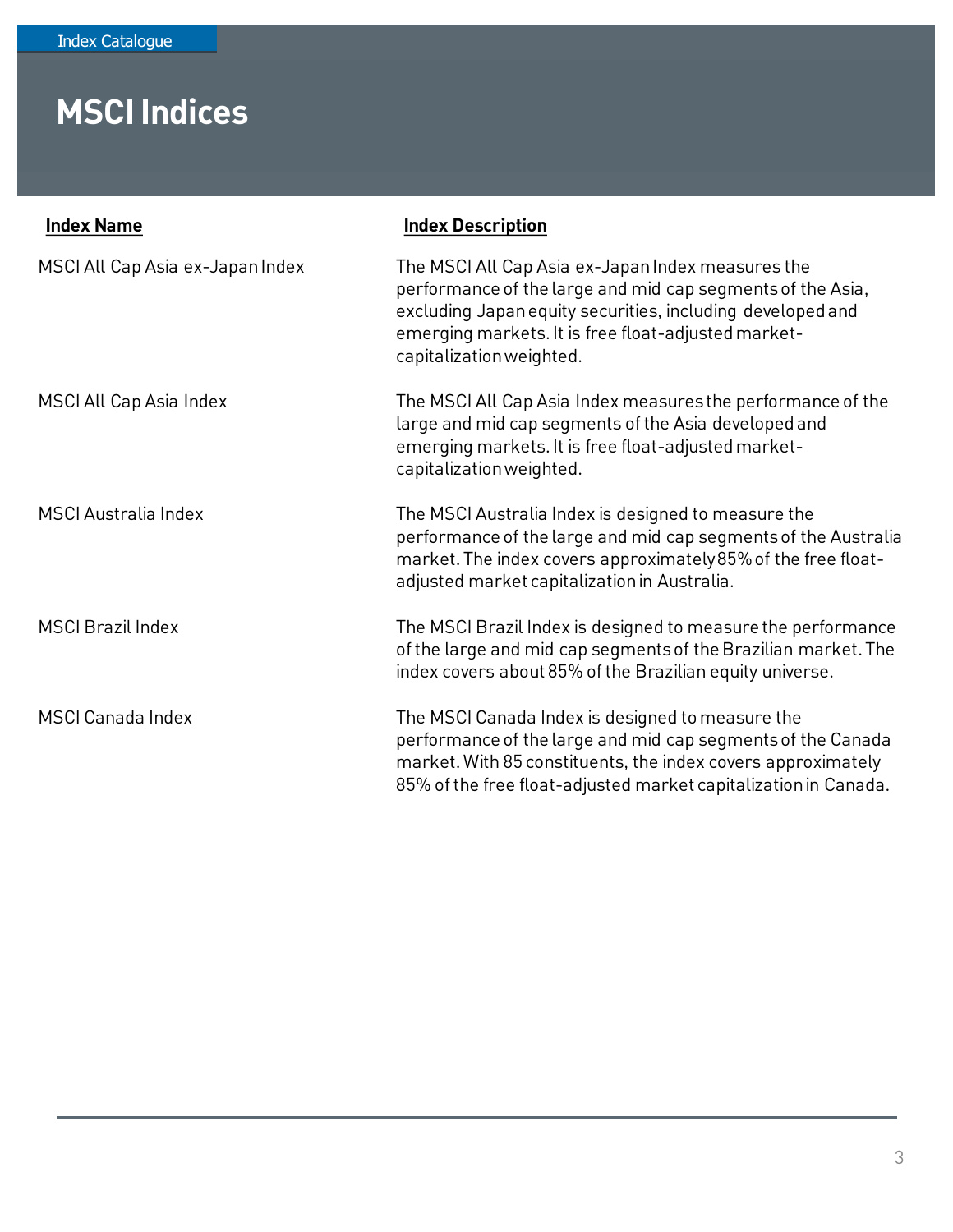| <b>Index Name</b>                  | <b>Index Description</b>                                                                                                                                                                                                                                                                                                                                                                                                                                                                                                                |
|------------------------------------|-----------------------------------------------------------------------------------------------------------------------------------------------------------------------------------------------------------------------------------------------------------------------------------------------------------------------------------------------------------------------------------------------------------------------------------------------------------------------------------------------------------------------------------------|
| <b>MSCI Chile Index</b>            | The MSCI Chile Index is designed to measure the performance<br>of the large and mid cap segments of the Chilean market. The<br>index covers approximately 85% of the Chile equity universe.                                                                                                                                                                                                                                                                                                                                             |
| <b>MSCI China Index</b>            | The MSCI China Index captures large and mid cap<br>representation across China A shares, H shares, B shares, Red<br>chips, P chips and foreign listings (e.g. ADRs). The index covers<br>about 85% of this China equity universe. Currently, the index<br>includes Large Cap A and Mid Cap A shares represented at<br>20% of their free float adjusted market capitalization.                                                                                                                                                           |
| <b>MSCI Colombia Index</b>         | The MSCI Colombia Index is designed to measure the<br>performance of the large and mid cap segments of the<br>Colombian market. With 5 constituents, the index covers<br>approximately 85% of the Colombian equity universe.                                                                                                                                                                                                                                                                                                            |
| <b>MSCI Czech Republic Index</b>   | The MSCI Czech Republic Index is designed to measure the<br>performance of the large and mid cap segments of the Czech<br>Republic market. The index covers approximately 85% of the<br>free float-adjusted market capitalization in Czech Republic.                                                                                                                                                                                                                                                                                    |
| MSCI EAFE Extended ESG Focus Index | The MSCI EAFE Extended ESG Focus Index is based on MSCI<br>EAFE Index, its parent index, which includes large and mid cap<br>stocks across developed market (DM) countries. The index is<br>designed to maximize exposure to positive environmental,<br>social and governance (ESG) factors while exhibiting risk and<br>return characteristics similar to those of the MSCI EAFE Index.                                                                                                                                                |
| <b>MSCI EAFE Growth Index</b>      | The MSCI EAFE Growth Index captures large and mid cap<br>securities exhibiting overall growth style characteristics across<br>Developed Markets countries around the world, excluding the<br>U.S. and Canada. The growth investment style characteristics<br>for index construction are defined using five variables: long-<br>term forward EPS growth rate, short-term forward EPS growth<br>rate, current internal growth rate and long-term historical EPS<br>growth trend and long-term historical sales per share growth<br>trend. |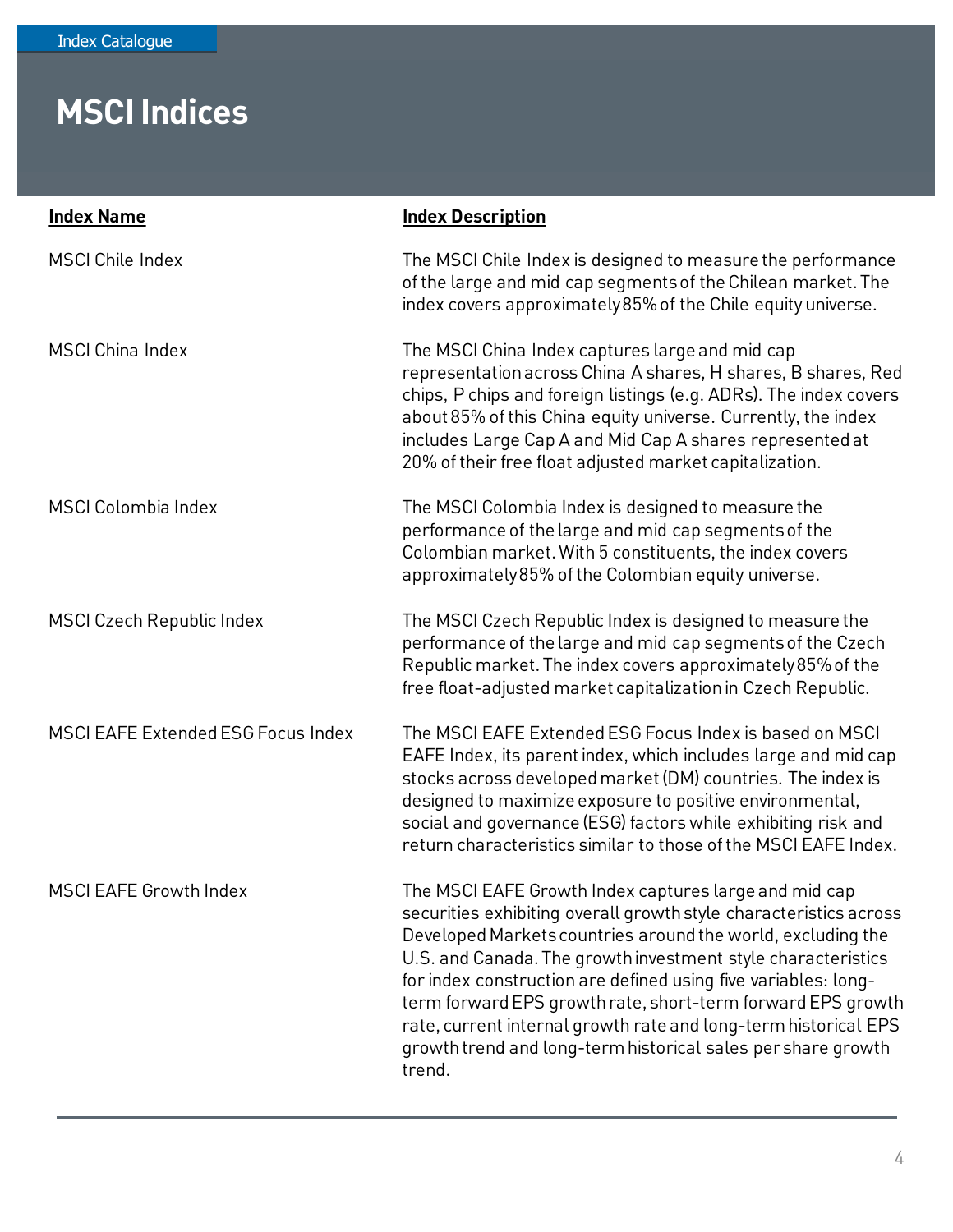| <b>Index Name</b>                    | <b>Index Description</b>                                                                                                                                                                                                                                                                                                                                                                                                                                                                                         |
|--------------------------------------|------------------------------------------------------------------------------------------------------------------------------------------------------------------------------------------------------------------------------------------------------------------------------------------------------------------------------------------------------------------------------------------------------------------------------------------------------------------------------------------------------------------|
| <b>MSCI EAFE Index</b>               | The MSCI EAFE Index is an equity index which captures large<br>and mid cap representation across 21 Developed Markets<br>countries around the world, excluding the U.S. and Canada.<br>The index covers approximately 85% of the free float adjusted<br>market capitalization in each country.                                                                                                                                                                                                                   |
| MSCI EAFE Investable Market Index    | The MSCI EAFE Investable Market Index measures the<br>performance of the large, mid and small cap equity<br>representation across Developed Markets countries around the<br>world, excluding the U.S. and Canada. The index is free-<br>adjusted market capitalization weighted.                                                                                                                                                                                                                                 |
| MSCI EAFE Small Cap Index            | The MSCI EAFE Small Cap Index is an equity index which<br>captures small cap representation across Developed Markets<br>countries around the world, excluding the U.S. and Canada.<br>The index covers approximately 14% of the free float adjusted<br>market capitalization in each country.                                                                                                                                                                                                                    |
| <b>MSCI EAFE Value Index</b>         | The MSCI EAFE Value Index captures large and mid cap<br>securities exhibiting overall value style characteristics across<br>Developed Markets countries around the world, excluding the<br>U.S. and Canada. The value investment style characteristics for<br>index construction are defined using three variables: book<br>value to price, 12-month forward earnings to price and dividend<br>yield. The index targets 50% coverage of the free float-adjusted<br>market capitalization of the MSCI EAFE Index. |
| <b>MSCI</b> Egypt Index              | The MSCI Egypt Index is designed to measure the performance<br>of the large and mid cap segments of the Egyptian market. The<br>index covers approximately 85% of the Eqypt equity universe.                                                                                                                                                                                                                                                                                                                     |
| MSCI Emerging Markets ex China Index | The MSCI Emerging Markets ex China Index captures large and<br>mid cap representation across 25 of the 26 Emerging Markets<br>(EM) countries excluding China. The index covers<br>approximately 85% of the free float-adjusted market<br>capitalization in each country.                                                                                                                                                                                                                                         |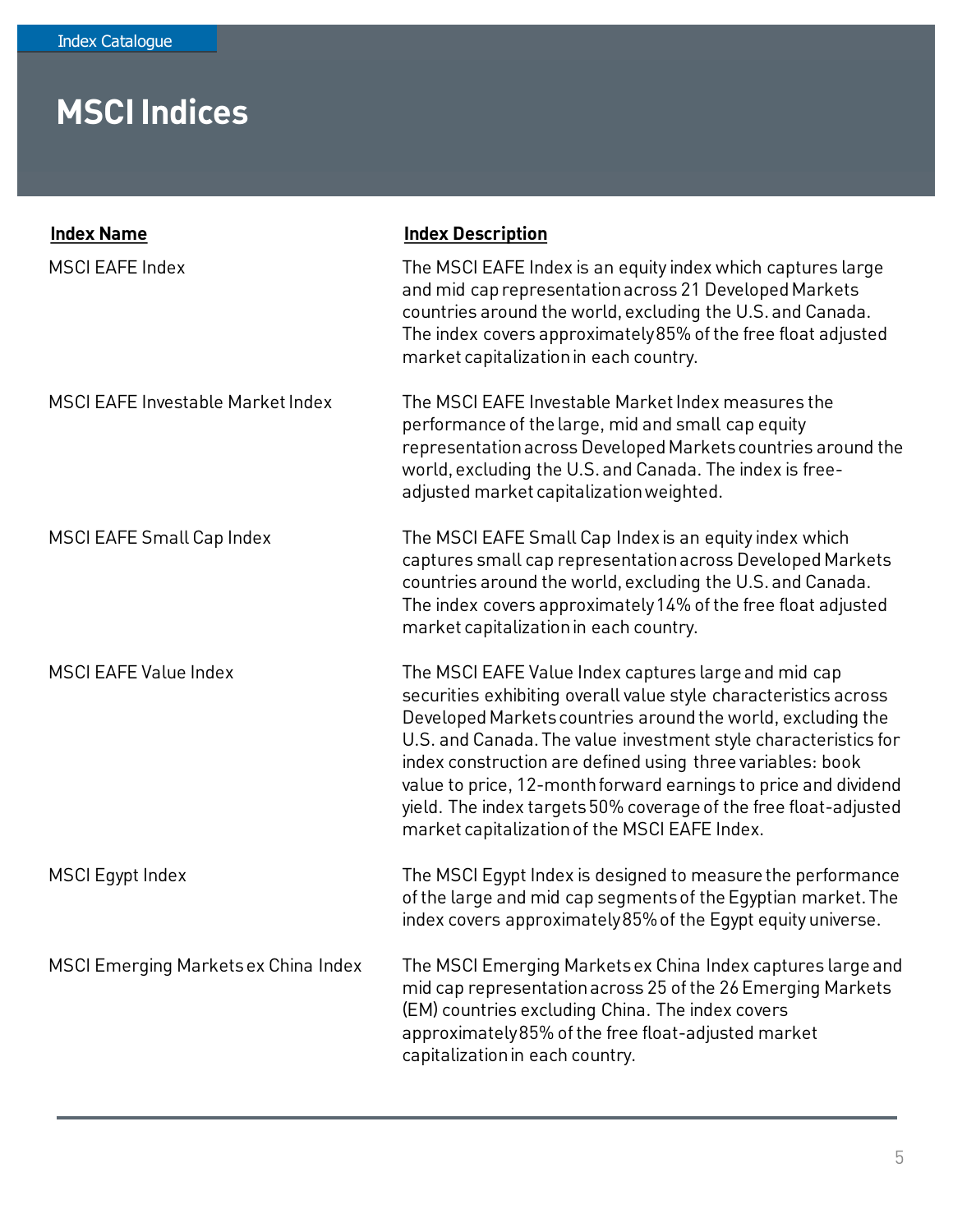| <b>Index Name</b>                                        | <b>Index Description</b>                                                                                                                                                                                                                                                                                                                                                                                                                                             |
|----------------------------------------------------------|----------------------------------------------------------------------------------------------------------------------------------------------------------------------------------------------------------------------------------------------------------------------------------------------------------------------------------------------------------------------------------------------------------------------------------------------------------------------|
| <b>MSCI Emerging Markets Extended ESG</b><br>Focus Index | The MSCI Emerging Markets Extended ESG Focus Index is based<br>on the MSCI Emerging Markets Index, its parent index, which<br>includes large and mid cap stocks across 24 emerging markets<br>(EM) countries. The index is designed to maximize exposure to<br>positive environmental, social and governance (ESG) factors while<br>exhibiting risk and return characteristics similar to those of the<br>MSCI EM Index.                                             |
| <b>MSCI Emerging Markets Index</b>                       | The MSCI Emerging Markets Index captures large and mid cap<br>representation across 26 Emerging Markets (EM) countries. The<br>index covers approximately 85% of the free float-adjusted market<br>capitalization in each country.                                                                                                                                                                                                                                   |
| <b>MSCI Emerging Markets Investment</b><br>Market Index  | The MSCI Emerging Markets Investable Market Index (IMI)<br>includes large, mid and small cap companies and targets<br>coverage of approximately 99% of the free float-adjusted market<br>capitalization in each country. The MSCI Emerging Markets (EM)<br>Index captures large and mid cap representation across 26<br>Emerging Markets countries and targets coverage of<br>approximately 85% of the free float-adjusted market capitalization<br>in each country. |
| <b>MSCI Emerging Markets Latin America</b><br>Index      | The MSCI Emerging Markets (EM) Latin America Index captures<br>large and mid cap representation across 6 Emerging Markets<br>(EM) countries in Latin America. The index covers approximately<br>85% of the free float-adjusted market capitalization in each<br>country.                                                                                                                                                                                             |
| <b>MSCI EMU Index</b>                                    | The MSCI EMU Index measures the performance of the large and<br>mid cap segments of countries within EMU (European Economic<br>and Monetary Union) equity securities. It is free-float adjusted,<br>market-capitalization weighted.                                                                                                                                                                                                                                  |
| <b>MSCI Euro Index</b>                                   | The MSCI Euro Index captures large cap representation across<br>the 10 Developed Markets (DM) countries in the EMU. The index<br>covers approximately 70% of the free float-adjusted market<br>capitalization of the EMU investable universe.                                                                                                                                                                                                                        |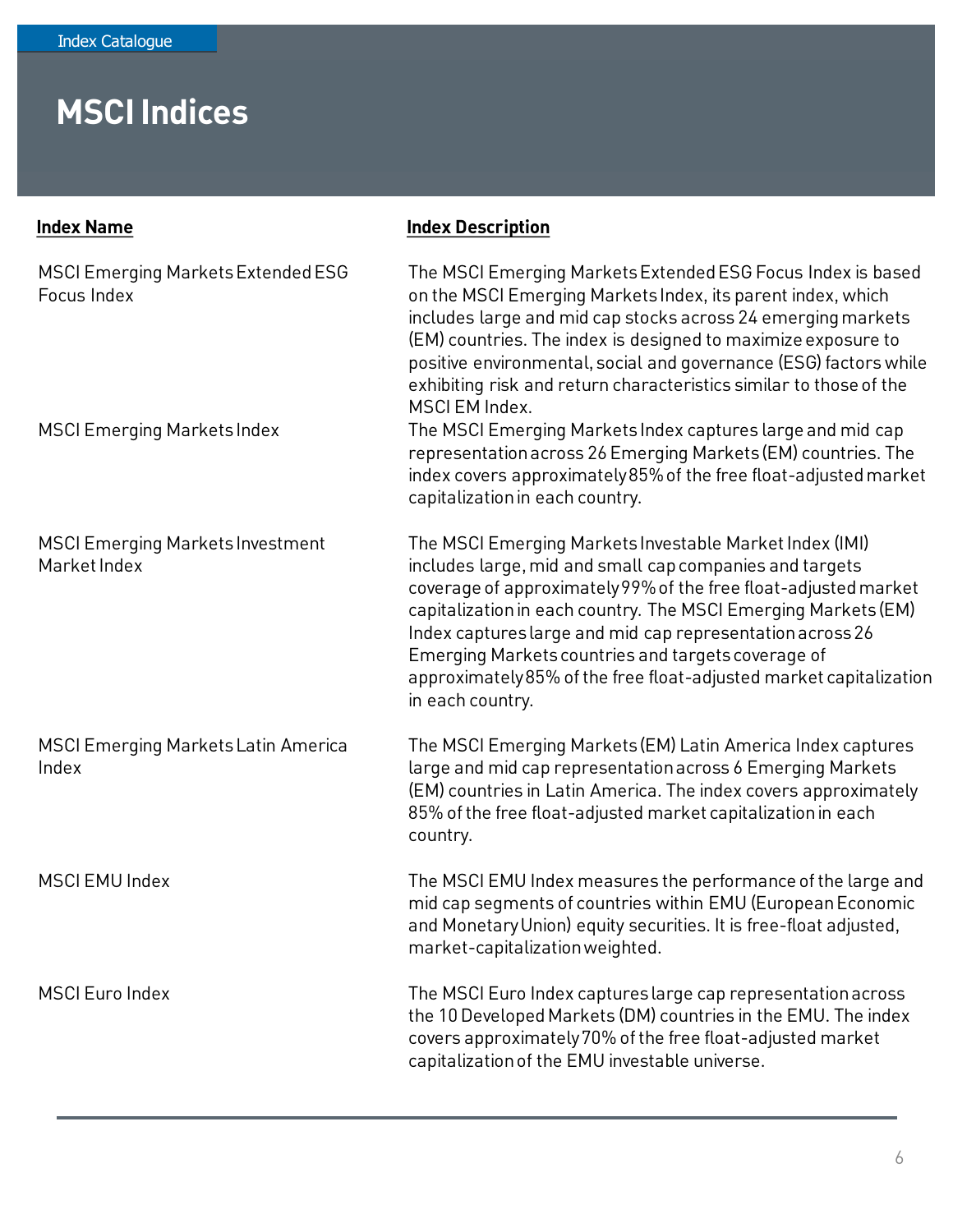| <b>Index Name</b>                                         | <b>Index Description</b>                                                                                                                                                                                                                                                                                                                                                                                                                                                                                                                                                                 |
|-----------------------------------------------------------|------------------------------------------------------------------------------------------------------------------------------------------------------------------------------------------------------------------------------------------------------------------------------------------------------------------------------------------------------------------------------------------------------------------------------------------------------------------------------------------------------------------------------------------------------------------------------------------|
| MSCI Europe 100% Hedged Index                             | The MSCI Europe 100% Hedged Index measures the<br>performance of the large and mid cap representation across 15<br>developed market (DM) countries in Europe. It is free-float<br>adjusted, market-capitalization weighted.                                                                                                                                                                                                                                                                                                                                                              |
| <b>MSCI Europe Index</b>                                  | The MSCI Europe Index captures large and mid cap<br>representation across 15 Developed Markets (DM) countries in<br>Europe. The index covers approximately 85% of the free float-<br>adjusted market capitalization across the European Developed<br>Markets equity universe.                                                                                                                                                                                                                                                                                                            |
| <b>MSCI France Index</b>                                  | The MSCI France Index is designed to measure the<br>performance of the large and mid cap segments of the French<br>market. The index covers about 85% of the equity universe in<br>France.                                                                                                                                                                                                                                                                                                                                                                                               |
| <b>MSCI Frontier Markets 100 Index</b>                    | The MSCI Frontier Markets 100 Index is a representative and<br>more easily replicable alternative to its broader parent index,<br>the MSCI Frontier Markets IMI. The MSCI Frontier Markets 100<br>Index includes approximately 100 of the largest and most liquid<br>constituents of the parent index.                                                                                                                                                                                                                                                                                   |
| <b>MSCI Frontier Markets Index</b>                        | The MSCI Frontier Markets Index captures large and mid cap<br>representation across Frontier Markets (FM) countries*. The<br>index covers approximately 85% of the free float-adjusted<br>market capitalization in each country.                                                                                                                                                                                                                                                                                                                                                         |
| <b>MSCI Frontier and Emerging Markets</b><br>Select Index | The MSCI Frontier and Emerging Markets Select Index is based<br>on a selection of countries from the MSCI Frontier Markets<br>Investable Market Index (IMI) as well as a selection of countries<br>from the MSCI Emerging Markets IMI, which together make up<br>the parent Index. The MSCI Frontier and merging Markets<br>Select Index aims to reflect the performance of Frontier<br>Markets (FM) and the lower size spectrum of Emerging<br>Markets (EM), while putting stronger emphasis on the<br>tradability & investability of the constituents compared to its<br>Parent Index. |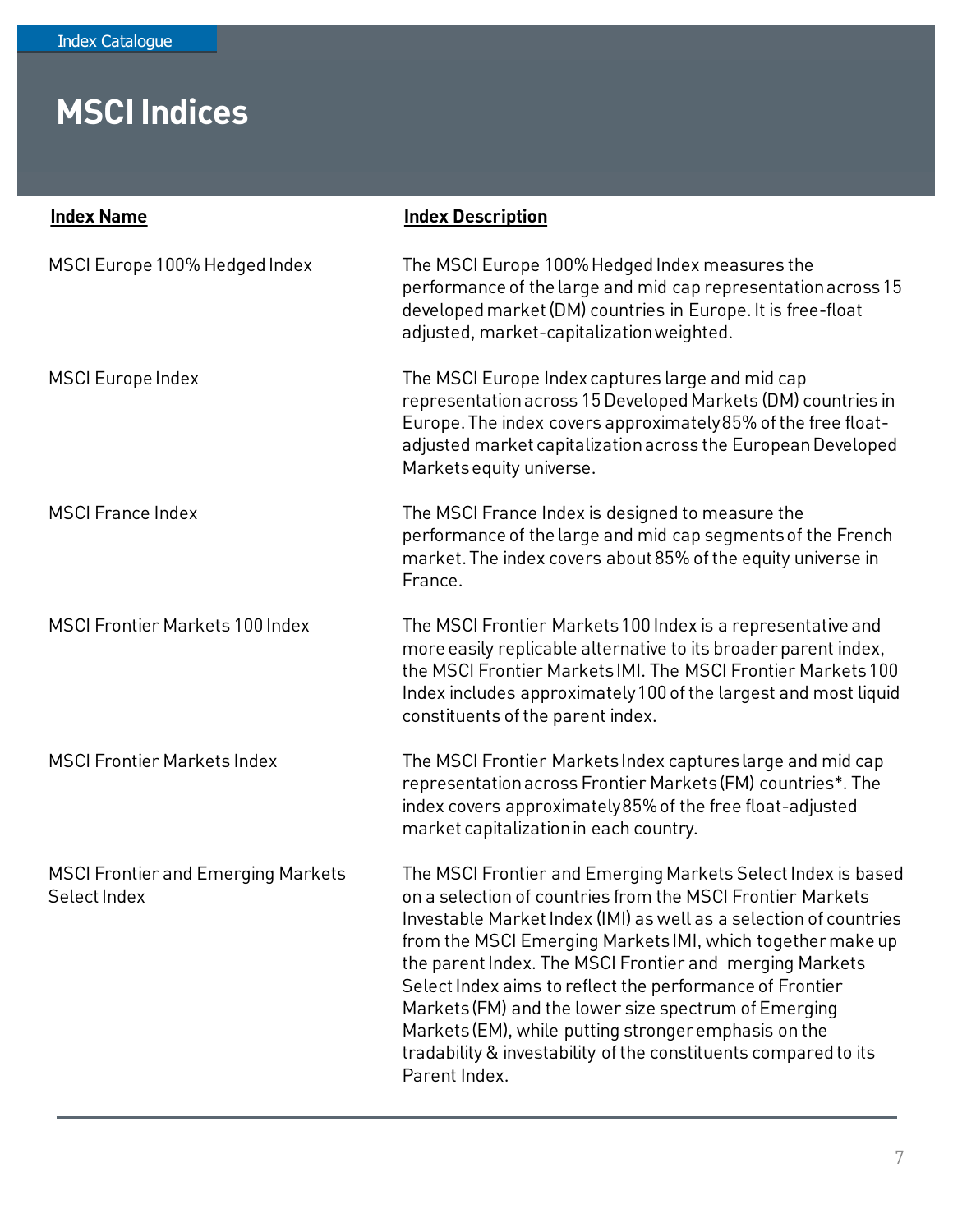| <b>Index Name</b>                   | <b>Index Description</b>                                                                                                                                                                                                                                     |
|-------------------------------------|--------------------------------------------------------------------------------------------------------------------------------------------------------------------------------------------------------------------------------------------------------------|
| <b>MSCI Germany Index</b>           | The MSCI Germany Index is designed to measure the<br>performance of the large and mid cap segments of the German<br>market. The index covers about 85% of the equity universe in<br>Germany.                                                                 |
| <b>MSCI Hong Kong Index</b>         | The MSCI Hong Kong Index is designed to measure the<br>performance of the large and mid cap segments of the Hong<br>Kong market. The index covers approximately 85% of the free<br>float-adjusted market capitalization of the Hong Kong equity<br>universe. |
| <b>MSCI Hungary Index</b>           | The MSCI Hungary Index is designed to measure the<br>performance of the large and mid cap segments of the<br>Hungarian market. The index covers approximately 85% of the<br>Hungarian equity universe.                                                       |
| <b>MSCI</b> India Index             | The MSCI India Index is designed to measure the performance<br>of the large and mid cap segments of the Indian market. The<br>index covers approximately 85% of the Indian equity universe.                                                                  |
| MSCI Indonesia Index                | The MSCI Indonesia Index is designed to measure the<br>performance of the large and mid cap segments of the<br>Indonesian market. The index covers about 85% of the<br>Indonesian equity universe.                                                           |
| MSCI Japan 100% Hedged to USD Index | The MSCI Japan 100% Hedged to USD Index measures the<br>performance of the large and mid cap segments of Japan<br>equity securities. It is free-float adjusted, market-capitalization<br>weighted.                                                           |
| <b>MSCI Japan Index</b>             | The MSCI Japan Index is designed to measure the performance<br>of the large and mid cap segments of the Japanese market.<br>The index covers approximately 85% of the free float-adjusted<br>market capitalization in Japan.                                 |
| <b>MSCI Korea Index</b>             | The MSCI Korea Index is designed to measure the performance<br>of the large and mid cap segments of the South Korean<br>market. The index covers about 85% of the Korean equity<br>universe.                                                                 |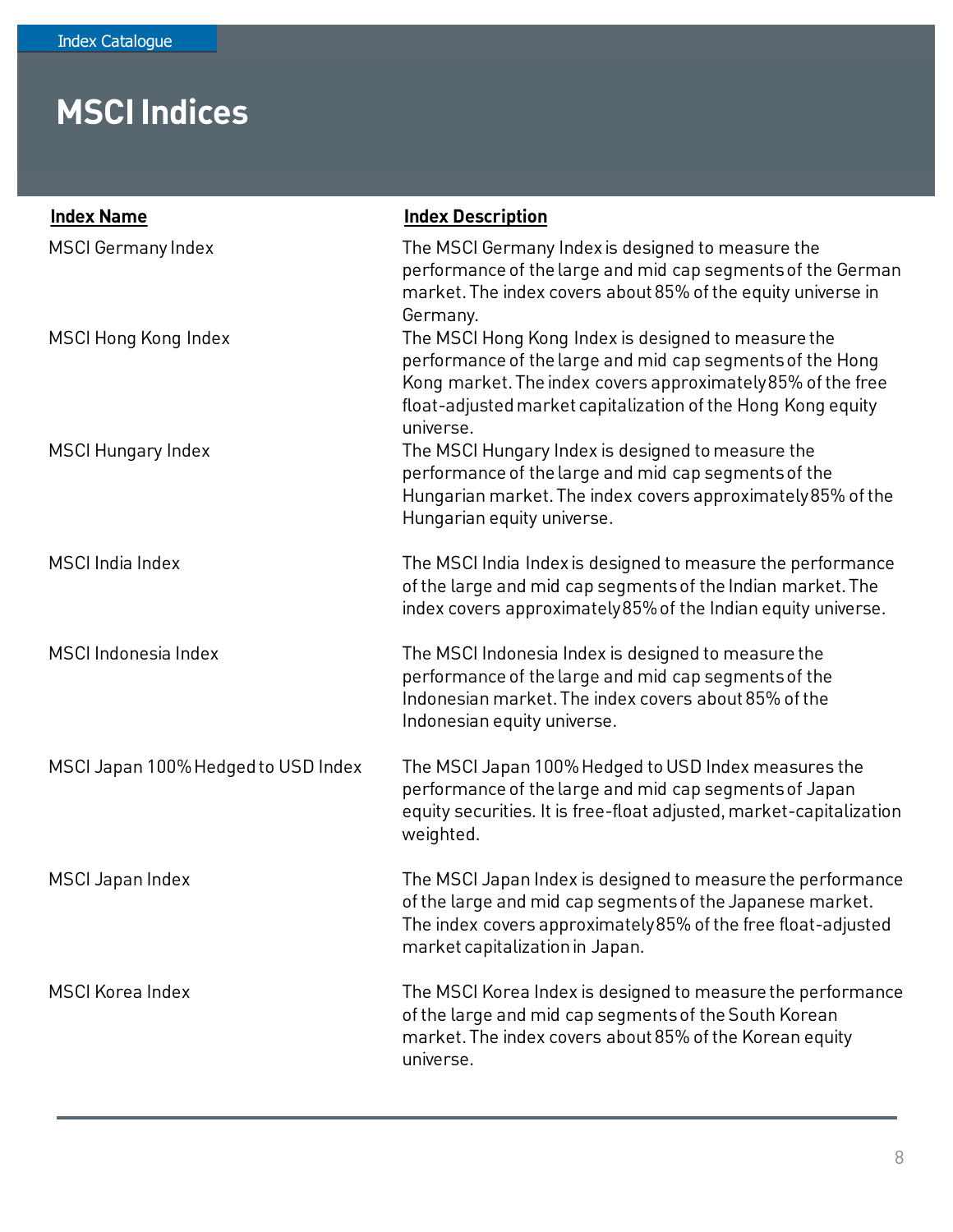| <b>Index Name</b>                  | <b>Index Description</b>                                                                                                                                                                                                           |
|------------------------------------|------------------------------------------------------------------------------------------------------------------------------------------------------------------------------------------------------------------------------------|
| <b>MSCI Malaysia Index</b>         | The MSCI Malaysia Index is designed to measure the<br>performance of the large and mid cap segments of the<br>Malaysian market. The index covers about 85% of the<br>Malaysian equity universe.                                    |
| <b>MSCI Mexico Index</b>           | The MSCI Mexico Index is designed to measure the<br>performance of the large and mid cap segments of the Mexican<br>market. The index covers approximately 85% of the free float-<br>adjusted market capitalization in Mexico.     |
| <b>MSCI Morocco Index</b>          | The MSCI Morocco Index is designed to measure the<br>performance of the large and mid cap segments of the<br>Moroccan market. The index covers approximately 85% of the<br>free float-adjusted market capitalization in Morocco.   |
| <b>MSCI Nordic Countries Index</b> | The MSCI Nordic Countries Index captures large and mid cap<br>representation across 4 Developed Markets (DM) countries.<br>The index covers approximately 85% of the free float-adjusted<br>market capitalization in each country. |
| MSCI Pacific ex-Japan Index        | The MSCI Pacific ex-Japan Index measures the performance of<br>the large and mid cap segments of the developed Pacific<br>region, excluding Japan equity securities, free-float adjusted,<br>market-capitalization weighted.       |
| <b>MSCI Peru Index</b>             | The MSCI Peru Index is designed to measure the performance<br>of the large and mid cap segments of the Peruvian market. The<br>index covers approximately 85% of the Peruvian equity<br>universe.                                  |
| <b>MSCI Philippines Index</b>      | The MSCI Philippines Index is designed to measure the<br>performance of the large and mid cap segments of the<br>Philippines market. The index covers about 85% of the<br>Philippines equity universe.                             |
| <b>MSCI Poland Index</b>           | The MSCI Poland Index is designed to measure the<br>performance of the large and mid cap segments of the Polish<br>market. The index covers approximately 85% of the Polish<br>equity universe.                                    |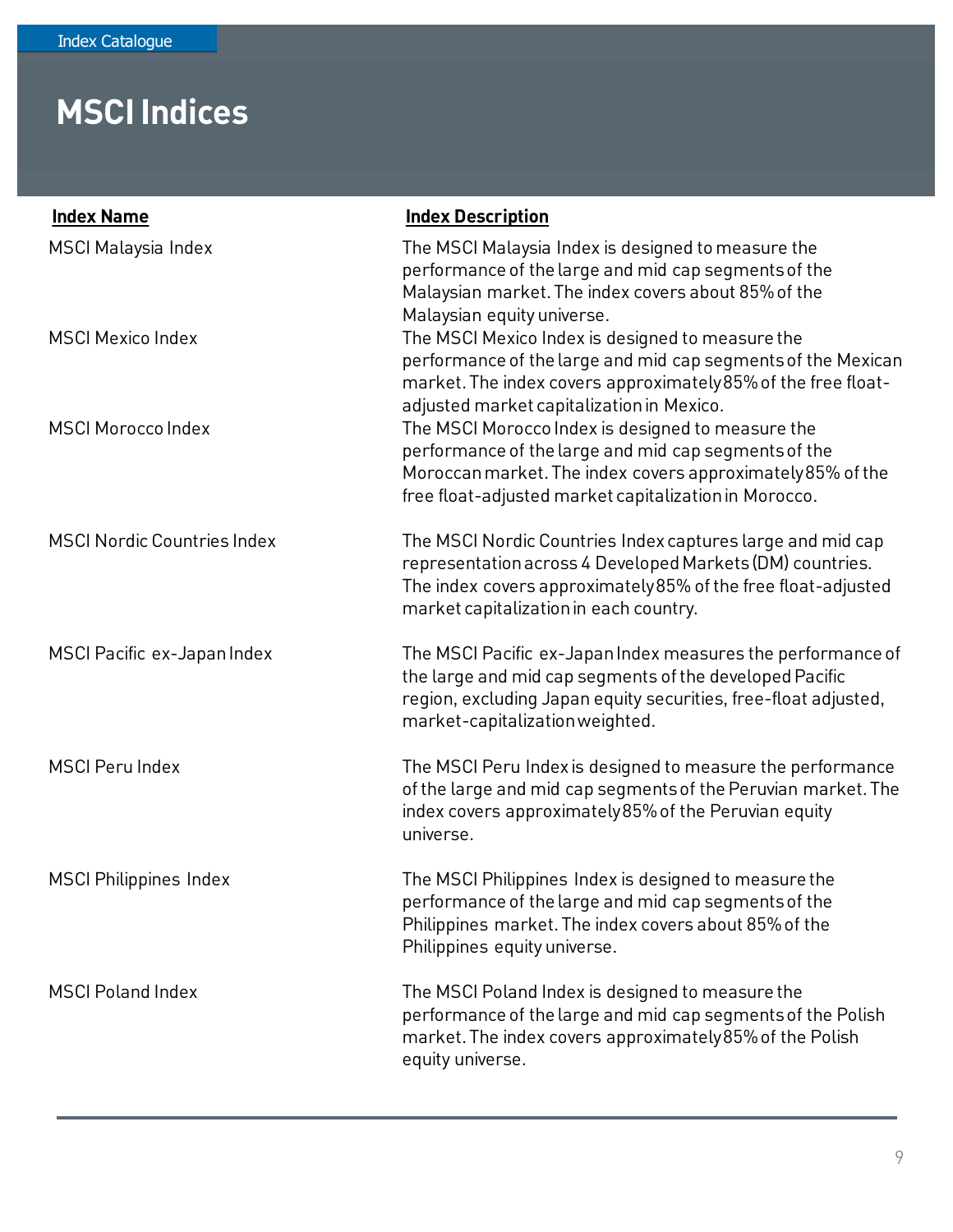| <b>Index Name</b>              | <b>Index Description</b>                                                                                                                                                                                                                        |
|--------------------------------|-------------------------------------------------------------------------------------------------------------------------------------------------------------------------------------------------------------------------------------------------|
| <b>MSCI Russia Index</b>       | The MSCI Russia Index is designed to measure the performance<br>of the large and mid cap segments of the Russian market. The<br>index covers approximately 85% of the free float-adjusted<br>market capitalization in Russia.                   |
| <b>MSCI South Africa Index</b> | The MSCI South Africa Index is designed to measure the<br>performance of the large and mid cap segments of the South<br>African market. The index covers approximately 85% of the free<br>float-adjusted market capitalization in South Africa. |
| <b>MSCI Sweden Index</b>       | The MSCI Sweden Index is designed to measure the<br>performance of the large and mid cap segments of the Swedish<br>market. The index covers about 85% of the equity universe in<br>Sweden.                                                     |
| <b>MSCI Taiwan Index</b>       | The MSCI Taiwan Index is designed to measure the performance<br>of the large and mid cap segments of the Taiwan market. The<br>index covers approximately 85% of the free float-adjusted<br>market capitalization in Taiwan.                    |
| <b>MSCI Thailand Index</b>     | The MSCI Thailand Index is designed to measure the<br>performance of the large and mid cap segments of the Thailand<br>market. The index covers about 85% of the Thailand equity<br>universe.                                                   |
| <b>MSCI Turkey Index</b>       | The MSCI Turkey Index is designed to measure the performance<br>of the large and mid cap segments of the Turkish market. The<br>index covers about 85% of the equity universe in Turkey.                                                        |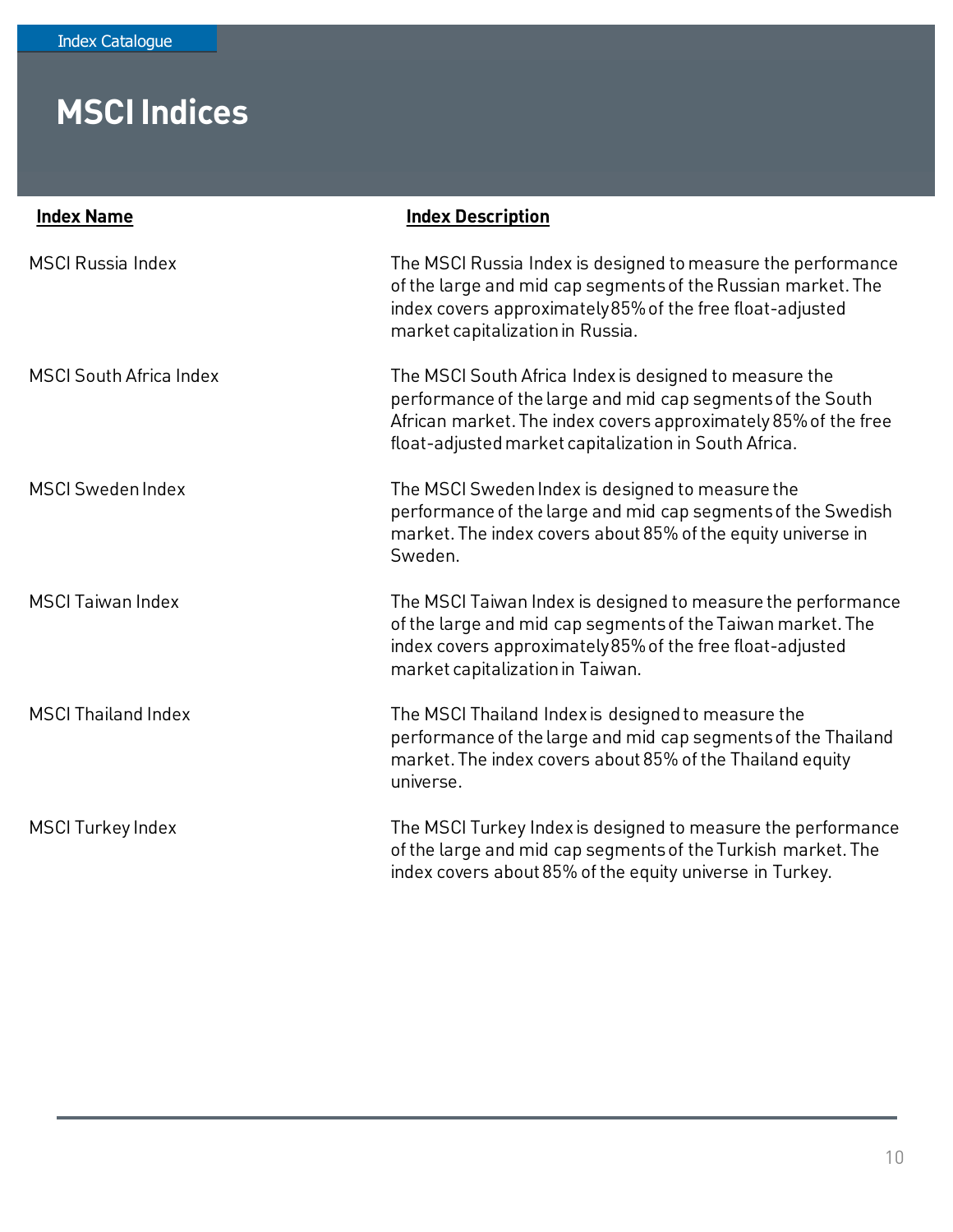| <b>Index Name</b><br>MSCI U.S. IMI Communication Services 25-50<br>Index | <b>Index Description</b><br>The MSCI U.S. IMI Communication Services 25-50 Index measures<br>the performance of the large, mid, and small cap<br>Telecommunication Services (sector) segments of U.S. equity<br>securities. It is constructed using GICS-Global Industry<br>Classification Standard. The index is free-float adjusted, market-<br>capitalization weighted. The MSCI 25/50 indices take into account<br>the investment limits required of regulated investment companies<br>(RICs) under the current U.S. Internal Revenue Code. One<br>requirement of a RIC is that at the end of each quarter of its tax<br>year no more than 25% of the value of the RIC's assets may be<br>invested in a single issuer and the sum of the weights of all<br>issuers representing more than 5% of the fund should not exceed<br>50% of the fund's total assets. |
|--------------------------------------------------------------------------|-------------------------------------------------------------------------------------------------------------------------------------------------------------------------------------------------------------------------------------------------------------------------------------------------------------------------------------------------------------------------------------------------------------------------------------------------------------------------------------------------------------------------------------------------------------------------------------------------------------------------------------------------------------------------------------------------------------------------------------------------------------------------------------------------------------------------------------------------------------------|
| MSCI U.S. IMI Consumer Discretionary 25-50<br>Index                      | The MSCI U.S. IMI Consumer Discretionary 25-50 Index measures<br>the performance of the large, mid, and small cap Consumer<br>Discretionary (sector) segments of U.S. equity securities. It is<br>constructed using the GICS-Global Industry Classification<br>Standard. The index is free-float adjusted, market-capitalization<br>weighted. The MSCI 25/50 indices take into account the<br>investment limits required of regulated investment companies<br>(RICs) under the current U.S. Internal Revenue Code. One<br>requirement of a RIC is that at the end of each quarter of its tax<br>year no more than 25% of the value of the RIC's assets may be<br>invested in a single issuer and the sum of the weights of all<br>issuers representing more than 5% of the fund should not exceed<br>50% of the fund's total assets.                              |
|                                                                          | MSCI U.S. IMI Consumer Staples 25-50 Index The MSCI U.S. IMI Consumer Staples 25-50 Index measures the<br>performance of the large, mid, and small cap Consumer Staples<br>(sector) segments of U.S. equity securities. It is constructed using<br>GICS-Global Industry Classification Standard. The index is free-<br>float adjusted, market-capitalization weighted. The MSCI 25-50<br>indices take into account the investment limits required of<br>regulated investment companies (RICs) under the current U.S.<br>Internal Revenue Code. One requirement of a RIC is that at the<br>end of each quarter of its tax year no more than 25% of the value<br>of the RIC's assets may be invested in a single issuer and the sum<br>of the weights of all issuers representing more than 5% of the<br>fund should not exceed 50% of the fund's total assets.     |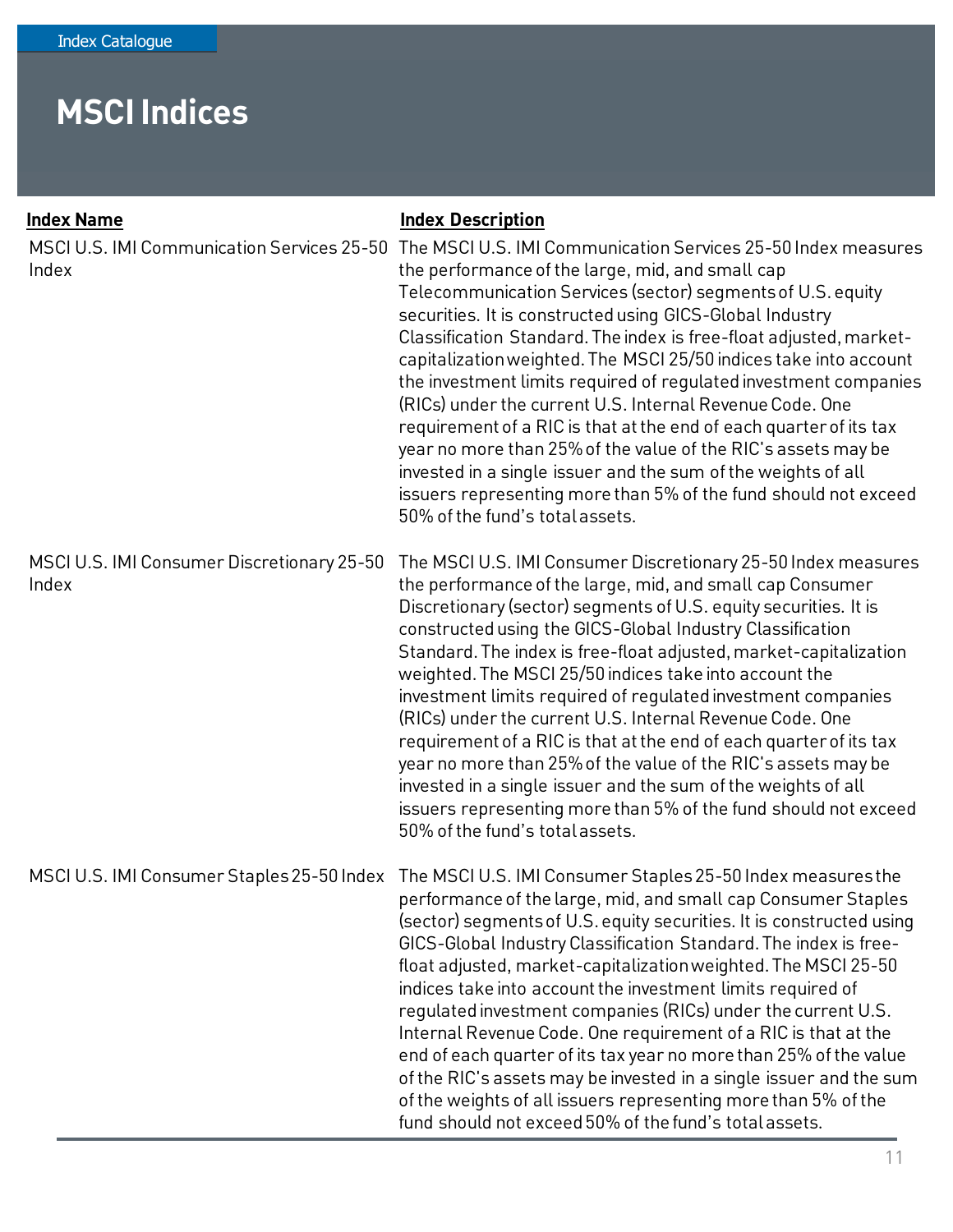| <b>Index Name</b>                     | <b>Index Description</b>                                                                                                                                                                                                                                                                                                                                                                                                                                                                                                                                                                                                                                                                                                                                                                                 |
|---------------------------------------|----------------------------------------------------------------------------------------------------------------------------------------------------------------------------------------------------------------------------------------------------------------------------------------------------------------------------------------------------------------------------------------------------------------------------------------------------------------------------------------------------------------------------------------------------------------------------------------------------------------------------------------------------------------------------------------------------------------------------------------------------------------------------------------------------------|
| MSCI U.S. IMI Energy 25-50 Index      | The MSCI U.S. IMI Energy 25-50 Index measures the performance<br>of the large, mid, and small cap Energy (sector) segments of U.S.<br>equity securities. It is constructed using GICS-Global Industry<br>Classification Standard. The index is free-float adjusted, market-<br>capitalization weighted. The MSCI 25-50 indices take into account<br>the investment limits required of regulated investment companies<br>(RICs) under the current U.S. Internal Revenue Code. One<br>requirement of a RIC is that at the end of each quarter of its tax<br>year no more than 25% of the value of the RIC's assets may be<br>invested in a single issuer and the sum of the weights of all issuers<br>representing more than 5% of the fund should not exceed 50% of<br>the fund's total assets.           |
| MSCI U.S. IMI Financials 25-50 Index  | The MSCI U.S. IMI Financials 25-50 Index measures the<br>performance of the large, mid, and small cap Financials (sector)<br>segments of U.S. equity securities. It is constructed using GICS-<br>Global Industry Classification Standard. The index is free-float<br>adjusted, market-capitalization weighted. The MSCI 25-50 indices<br>take into account the investment limits required of regulated<br>investment companies (RICs) under the current U.S. Internal<br>Revenue Code. One requirement of a RIC is that at the end of each<br>quarter of its tax year no more than 25% of the value of the RIC's<br>assets may be invested in a single issuer and the sum of the<br>weights of all issuers representing more than 5% of the fund<br>should not exceed 50% of the fund's total assets.   |
| MSCI U.S. IMI Health Care 25-50 Index | The MSCI U.S. IMI Health Care 25-50 Index measures the<br>performance of the large, mid, and small cap Health Care (sector)<br>segments of U.S. equity securities. It is constructed using GICS-<br>Global Industry Classification Standard. The index is free-float<br>adjusted, market-capitalization weighted. The MSCI 25-50 indices<br>take into account the investment limits required of requlated<br>investment companies (RICs) under the current U.S. Internal<br>Revenue Code. One requirement of a RIC is that at the end of each<br>quarter of its tax year no more than 25% of the value of the RIC's<br>assets may be invested in a single issuer and the sum of the<br>weights of all issuers representing more than 5% of the fund<br>should not exceed 50% of the fund's total assets. |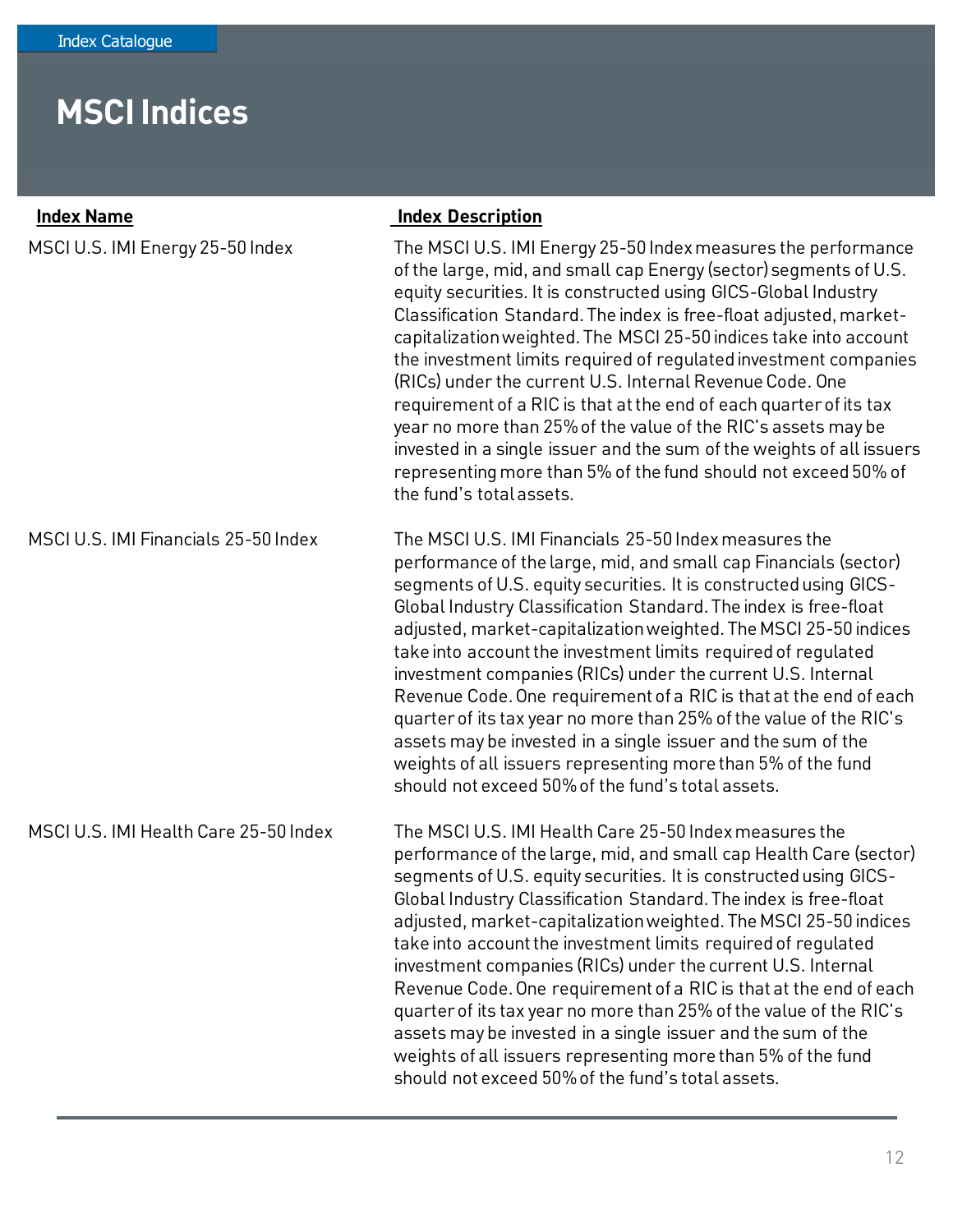| <b>Index Name</b>                                   | <b>Index Description</b>                                                                                                                                                                                                                                                                                                                                                                                                                                                                                                                                                                                                                                                                                                                                                                                                      |
|-----------------------------------------------------|-------------------------------------------------------------------------------------------------------------------------------------------------------------------------------------------------------------------------------------------------------------------------------------------------------------------------------------------------------------------------------------------------------------------------------------------------------------------------------------------------------------------------------------------------------------------------------------------------------------------------------------------------------------------------------------------------------------------------------------------------------------------------------------------------------------------------------|
| MSCI U.S. IMI Industrials 25-50 Index               | The MSCI U.S. IMI Industrials 25-50 Index measures the<br>performance of the large, mid, and small cap Industrials (sector)<br>segments of U.S. equity securities. It is constructed using GICS-<br>Global Industry Classification Standard. The index is free-float<br>adjusted, market-capitalization weighted. The MSCI 25-50 Indices<br>take into account the investment limits required of regulated<br>investment companies (RICs) under the current U.S. Internal<br>Revenue Code. One requirement of a RIC is that at the end of each<br>quarter of its tax year no more than 25% of the value of the RIC's<br>assets may be invested in a single issuer and the sum of the<br>weights of all issuers representing more than 5% of the fund<br>should not exceed 50% of the fund's total assets.                      |
| MSCI U.S. IMI Information Technology 25-50<br>Index | The MSCI U.S. IMI Information Technology 25-50 Index measures<br>the performance of the large, mid, and small cap Information<br>Technology (sector) segments of U.S. equity securities. It is<br>constructed using GICS-Global Industry Classification Standard.<br>The index is free-float adjusted, market-capitalization weighted.<br>The MSCI 25-50 indices take into account the investment limits<br>required of regulated investment companies (RICs) under the<br>current U.S. Internal Revenue Code. One requirement of a RIC is<br>that at the end of each quarter of its tax year no more than 25% of<br>the value of the RIC's assets may be invested in a single issuer<br>and the sum of the weights of all issuers representing more than<br>5% of the fund should not exceed 50% of the fund's total assets. |
| MSCI U.S. IMI Materials 25-50 Index                 | The MSCI U.S. IMI Materials 25-50 Index measures the<br>performance of the large, mid, and small cap Materials (sector)<br>segments of U.S. equity securities. It is constructed using GICS-<br>Global Industry Classification Standard. The index is free-float<br>adjusted, market-capitalization weighted. The MSCI 25-50 indices<br>take into account the investment limits required of regulated<br>investment companies (RICs) under the current U.S. Internal<br>Revenue Code. One requirement of a RIC is that at the end of each<br>quarter of its tax year no more than 25% of the value of the RIC's<br>assets may be invested in a single issuer and the sum of the<br>weights of all issuers representing more than 5% of the fund<br>should not exceed 50% of the fund's total assets.                          |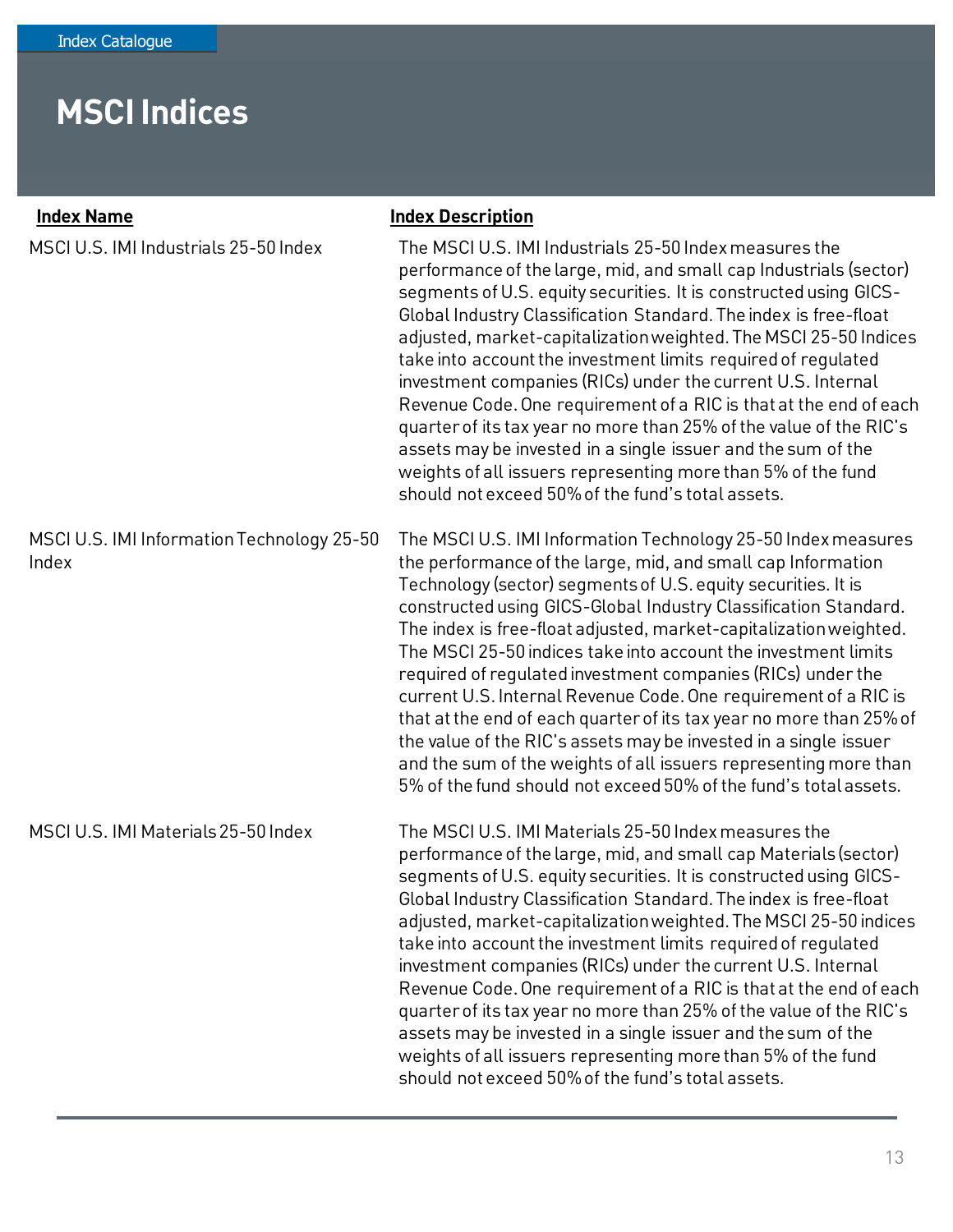| <b>Index Name</b>                     | <b>Index Description</b>                                                                                                                                                                                                                                                                                                                                                                                                                                                                                                                                                                                                                                                                                                                                                                             |
|---------------------------------------|------------------------------------------------------------------------------------------------------------------------------------------------------------------------------------------------------------------------------------------------------------------------------------------------------------------------------------------------------------------------------------------------------------------------------------------------------------------------------------------------------------------------------------------------------------------------------------------------------------------------------------------------------------------------------------------------------------------------------------------------------------------------------------------------------|
| MSCI U.S. IMI Real Estate 25-50 Index | The MSCI U.S. IMI Real Estate 25-50 Index is designed to<br>capture the large, mid, and small cap segments of the U.S.<br>equity universe. All securities in the index are classified in the<br>Real Estate sector as per the Global Industry Classification<br>Standard (GICS). The index also applies certain investment<br>limits to help allow for diversification - limits that are imposed<br>on regulated investment companies, or RICs, under the current<br>U.S. Internal Revenue Code.                                                                                                                                                                                                                                                                                                     |
| MSCI U.S. IMI Utilities 25-50 Index   | The MSCI U.S. IMI Utilities 25-50 Index measures the<br>performance of the large, mid, and small cap Utilities (sector)<br>segments of U.S. equity securities. It is constructed using GICS-<br>Global Industry Classification Standard. The index is free-float<br>adjusted, market-capitalization weighted. The MSCI 25-50<br>indices take into account the investment limits required of<br>regulated investment companies (RICs) under the current U.S.<br>Internal Revenue Code. One requirement of a RIC is that at the<br>end of each quarter of its tax year no more than 25% of the<br>value of the RIC's assets may be invested in a single issuer and<br>the sum of the weights of all issuers representing more than 5%<br>of the fund should not exceed 50% of the fund's total assets. |
| MSCI United Kingdom Index             | The MSCI United Kingdom Index is designed to measure the<br>performance of the large and mid cap segments of the UK<br>market. The index covers approximately 85% of the free float-<br>adjusted market capitalization in the UK.                                                                                                                                                                                                                                                                                                                                                                                                                                                                                                                                                                    |
| <b>MSCI USA Enhanced Value Index</b>  | The MSCI USA Enhanced Value Index measures the<br>performance of the large and mid cap representation across<br>U.S. equity markets exhibiting overall value style<br>characteristics. It is designed to represent the performance of<br>securities that exhibit higher value characteristics relative to<br>their peers within the corresponding GICS sector. The value<br>investment style characteristics for index construction are<br>defined using three variables: price-to-book value, price-to-<br>forward earnings and enterprise value-to-cash flow from<br>operations. The index is free-float adjusted, market-<br>capitalization weighted.                                                                                                                                             |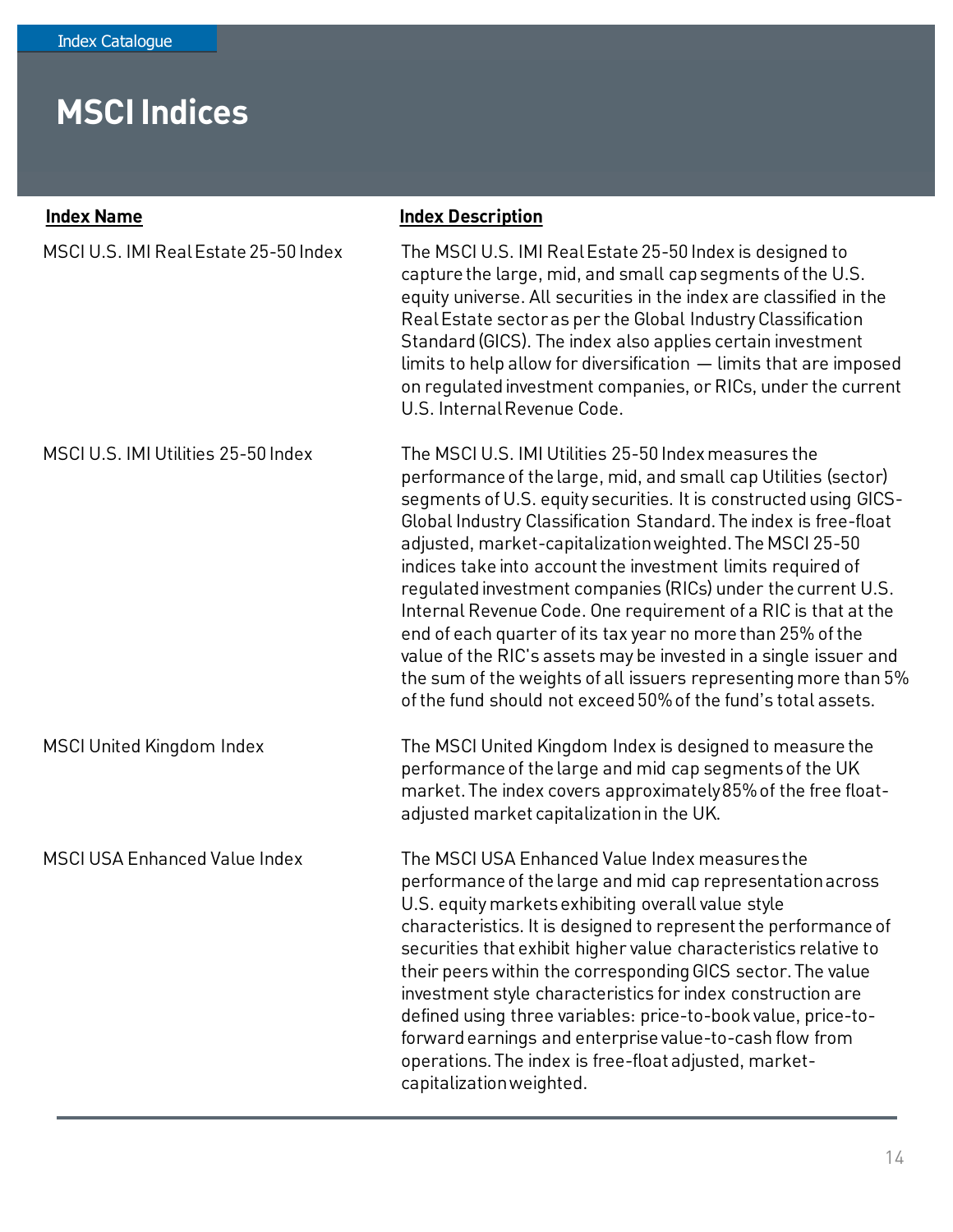| <b>Index Name</b>                     | <b>Index Description</b>                                                                                                                                                                                                                                                                                                                                                                                                                                                                                                                                                                                          |
|---------------------------------------|-------------------------------------------------------------------------------------------------------------------------------------------------------------------------------------------------------------------------------------------------------------------------------------------------------------------------------------------------------------------------------------------------------------------------------------------------------------------------------------------------------------------------------------------------------------------------------------------------------------------|
| MSCI USA Extended ESG Select Index    | The MSCI USA Extended ESG Select Index is designed to<br>maximize exposure to positive environmental, social, and<br>governance (ESG) factors while exhibiting risk and return<br>characteristics similar to those of the MSCI USA Index. The<br>Index is optimized to be sector diversified, targeting companies<br>with high ESG ratings in each sector.                                                                                                                                                                                                                                                        |
| <b>MSCI USA Index</b>                 | The MSCI USA Index is designed to measure the performance<br>of the large and mid cap segments of the U.S. market. The<br>index covers approximately 85% of the free float-adjusted<br>market capitalization in the U.S.                                                                                                                                                                                                                                                                                                                                                                                          |
| <b>MSCI USA IMI Real Estate Index</b> | The MSCI USA IMI Real Estate Index is designed to capture the<br>large, mid, and small cap segments of the U.S. equity universe.<br>All securities in the index are classified in the Real Estate<br>sector according to the Global Industry Classification Standard<br>(GICS).                                                                                                                                                                                                                                                                                                                                   |
| <b>MSCI USA Low Size Index</b>        | The MSCI USA Low Size Index measures the performance of<br>U.S. large and mid cap stocks with lower risk which are given<br>higher index weights based on the parent index - MSCI USA<br>Index. It seeks to emphasize stocks with lower historical return<br>variance and tends to have a bias towards lower size and lower<br>risk stocks. The index is market-capitalization weighted.                                                                                                                                                                                                                          |
| MSCI USA Mid ESG Leaders Index        | The MSCI USA ESG Leaders Index is a capitalization weighted<br>index that provides exposure to companies with high<br>Environmental, Social and Governance (ESG) performance<br>relative to their sector peers. MSCI USA ESG Leaders Index<br>consists of large and mid cap companies in the U.S. market.<br>The index is designed for investors seeking a broad, diversified<br>sustainability benchmark with relatively low tracking error to<br>the underlying equity market. The index is a member of the<br>MSCI ESG Leaders Index series. Constituent selection is based<br>on data from MSCI ESG Research. |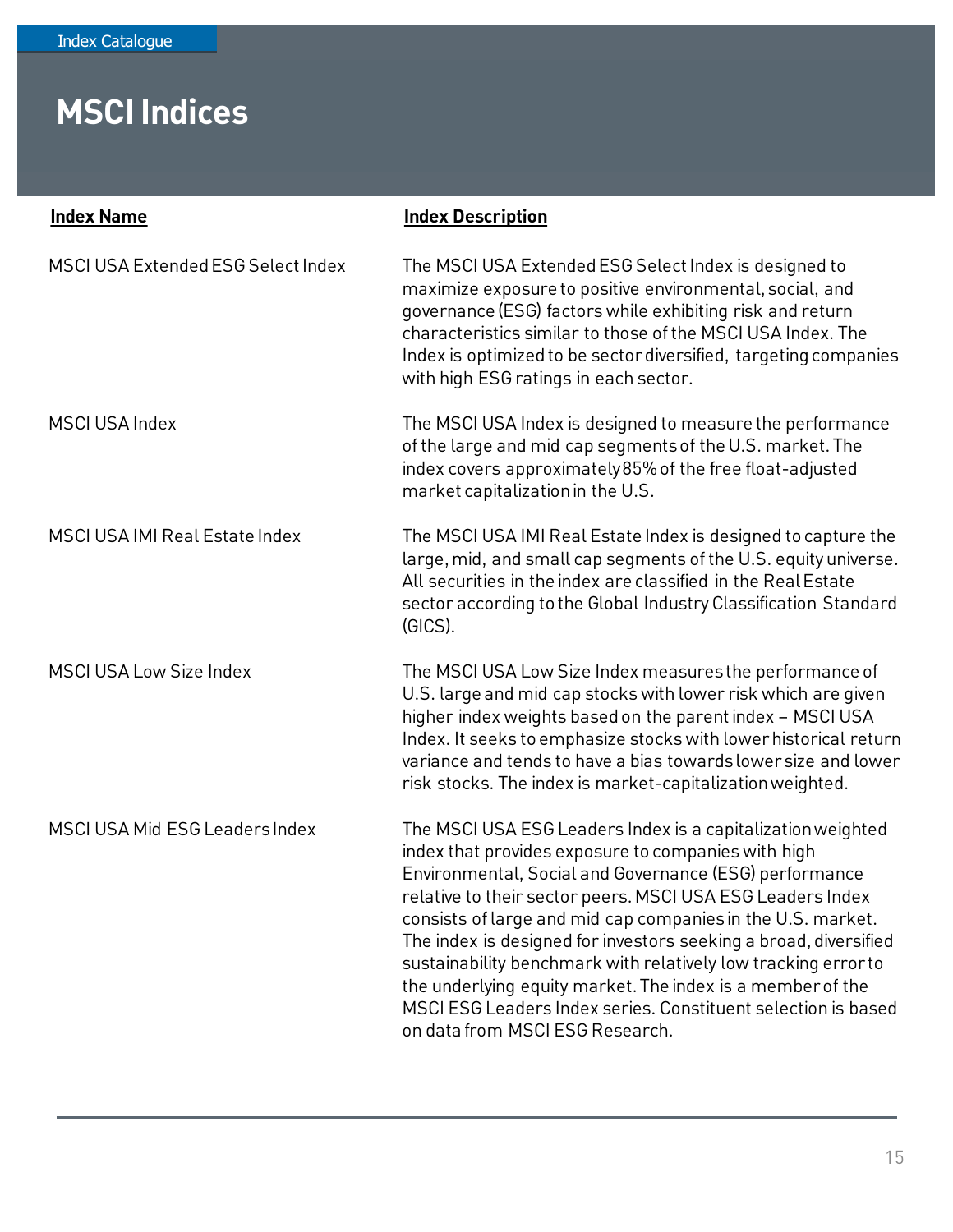| <b>Index Name</b>                        | <b>Index Description</b>                                                                                                                                                                                                                                                                                                                                                                                                                                                                                                                                                                                                                                                                                        |
|------------------------------------------|-----------------------------------------------------------------------------------------------------------------------------------------------------------------------------------------------------------------------------------------------------------------------------------------------------------------------------------------------------------------------------------------------------------------------------------------------------------------------------------------------------------------------------------------------------------------------------------------------------------------------------------------------------------------------------------------------------------------|
| <b>MSCI USA Minimum Volatility Index</b> | The MSCI USA Minimum Volatility Index aims to reflect the<br>performance characteristics of a minimum variance strategy<br>applied to the large and mid cap U.S. equity universe. The index<br>is calculated by optimizing the MSCI USA Index, its parent index,<br>in USD for the lowest absolute risk (within a given set of<br>constraints). Historically, the index has shown lower beta and<br>volatility characteristics relative to the MSCI USA Index.                                                                                                                                                                                                                                                  |
| MSCI USA Momentum Index                  | The MSCI USA Momentum Index is based on MSCI USA Index,<br>its parent index, which captures large and mid cap stocks of the<br>U.S. market. It is designed to reflect the performance of an<br>equity momentum strategy by emphasizing stocks with high<br>price momentum, while maintaining reasonably high trading<br>liquidity, investment capacity and moderate index turnover.                                                                                                                                                                                                                                                                                                                             |
| MSCI USA Risk Weighted Index             | The MSCI USA Risk Weighted Index is based on a traditional<br>market cap weighted parent index, the MSCI USA Index, which<br>includes U.S. large and mid cap stocks. Constructed using a<br>simple, but effective and transparent process, the MSCI USA<br>Risk Weighted Index reweights each security of the parent index<br>so that stocks with lower risk are given higher index weights.<br>The index seeks to emphasize stocks with lower historical<br>return variance and tends to have a bias towards lower size and<br>lower risk stocks. Historically the index has exhibited lower<br>realized volatility in comparison to its parent index, while<br>maintaining reasonable liquidity and capacity. |
| MSCI USA Sector Neutral Quality Index    | The MSCI USA Sector Neutral Quality Index captures large and<br>mid cap representation across the U.S. equity markets. The<br>index aims to capture the performance of securities that exhibit<br>stronger quality characteristics relative to their peers within the<br>same GICS sector by identifying stocks with high quality scores<br>based on three main fundamental variables: high Return-on-<br>Equity (ROE), low leverage and low earnings variability.                                                                                                                                                                                                                                              |